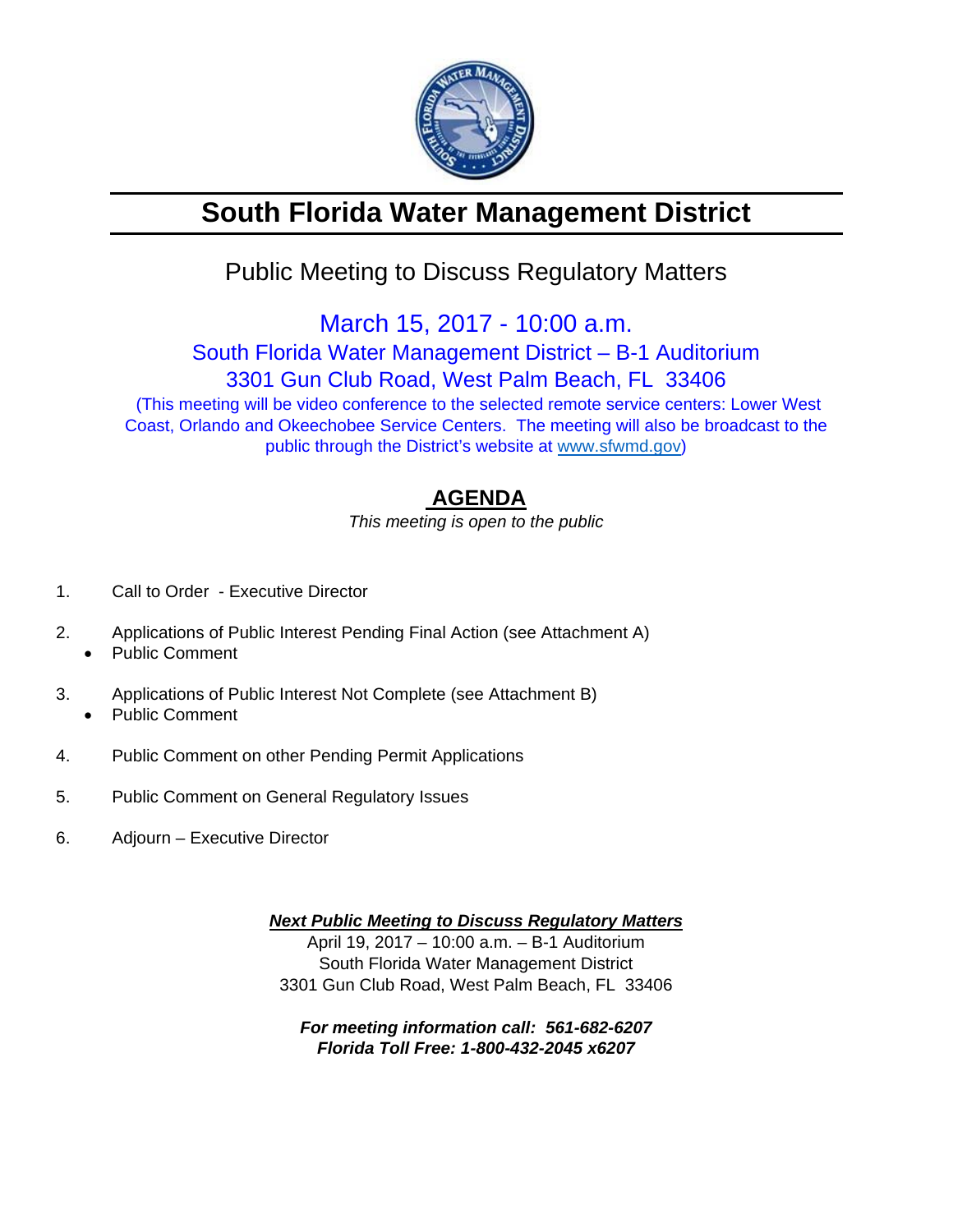#### **Applications of Public Interest PENDING FINAL ACTION Public Meeting to Discuss Regulatory Matters** BAP\_AGENDA\_HPC\_APPS **South Florida Water Management District**

Report run on: March 8, 2017

### **ATTACHMENT A**

|       | <b>County</b>  | App No /<br>Permit No   | <b>Project Name</b>                                                | <b>Permittee</b>                                                            | Default date | <b>Waiver Exp</b><br>date |
|-------|----------------|-------------------------|--------------------------------------------------------------------|-----------------------------------------------------------------------------|--------------|---------------------------|
| $A-1$ | <b>COLLIER</b> | 150604-14<br>11-03702-P | PELICAN MARSH EAST                                                 | W CI COMMUNITIES LLC                                                        | 03-JAN-2017  |                           |
| $A-2$ | PALM BEACH     | 150410-5<br>50-05422-P  | ACREAGE RELIEVER ROAD / S R 7 EXTENSION                            | <b>PALM BEACH COUNTY</b><br>FLORIDA DEPARTMENT OF TRANSPORTATION            | 27-MAR-2016  |                           |
| $A-3$ | PALM BEACH     | 150922-3<br>13-05321-P  | ALL ABOARD FLORIDA NORTH-SOUTH RAIL<br><b>CORRIDOR SEGMENT D09</b> | ALL ABOARD FLORIDA OPERATIONS, L.L.C.<br>FLORIDA EAST COAST RAILWAY, L.L.C. | 21-AUG-2016  |                           |